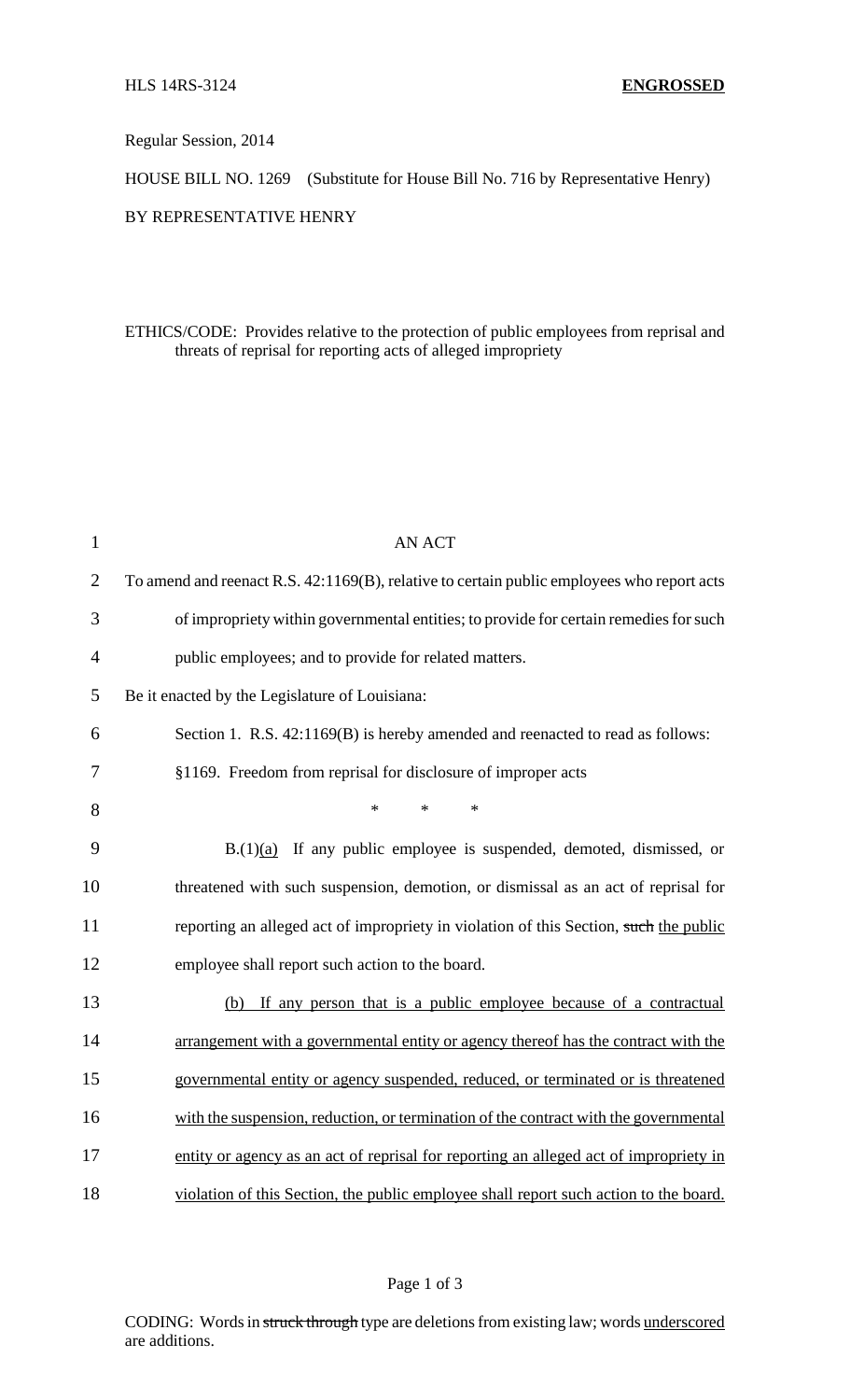| $\mathbf{1}$   | (2) (a) $\overline{An}$ A public employee who is wrongfully suspended, demoted, or     |
|----------------|----------------------------------------------------------------------------------------|
| $\overline{2}$ | dismissed shall be entitled to reinstatement of his employment and entitled to receive |
| 3              | any lost income and benefits for the period of any suspension, demotion, or            |
| $\overline{4}$ | dismissal.                                                                             |
| 5              | (b) A person that is a public employee because of a contractual arrangement            |
| 6              | with a governmental entity or agency thereof whose contract is wrongfully              |
| 7              | suspended, reduced, or terminated shall be entitled to reinstatement of his contract   |
| 8              | and entitled to receive any lost compensation under the terms of the contract.         |
| 9              | $*$<br>$\ast$<br>∗                                                                     |
|                |                                                                                        |

## **DIGEST**

The digest printed below was prepared by House Legislative Services. It constitutes no part of the legislative instrument. The keyword, one-liner, abstract, and digest do not constitute part of the law or proof or indicia of legislative intent. [R.S. 1:13(B) and 24:177(E)]

Henry HB No. 1269

Abstract: Provides remedies for reporting acts of alleged impropriety for a person that is a public employee because of a contractual arrangement with a governmental entity or agency whose contract is wrongfully suspended, reduced, or terminated as an act of reprisal for such reporting.

Present law provides that a public employee who reports acts of alleged impropriety related to the scope or duties of public employment or public office within a governmental entity to a person or entity of competent authority or jurisdiction shall be free from discipline or reprisal or threats of discipline or reprisal by the public employer. Present law prohibits an employee who has the authority to hire, fire, or discipline, a supervisor, an agency head, or an elected official from subjecting or threatening to subject a public employee to reprisal because of the employee's efforts to disclose acts of alleged impropriety. Present law requires that a public employee report to the Board of Ethics any suspension, demotion, or dismissal or threats of such actions which is a reprisal for disclosing information regarding acts of impropriety.

Proposed law further requires a person that is a public employee because of a contractual arrangement with a governmental entity or agency thereof whose contract with the governmental entity or agency is suspended, reduced, or terminated or who is threatened with the suspension, reduction, or termination of the contract with the governmental entity or agency as an act of reprisal for reporting an alleged act of impropriety in violation of present law, to report such action to the board.

Present law provides that a public employee who is wrongfully suspended, demoted, or dismissed shall be entitled to reinstatement of his employment and entitled to receive any lost income and benefits for the period of any suspension, demotion, or dismissal.

Proposed law adds that a person that is a public employee because of a contractual arrangement with a governmental entity or agency thereof whose contract is wrongfully suspended, reduced, or terminated shall be entitled to reinstatement of his contract and entitled to receive any lost compensation under the terms of the contract.